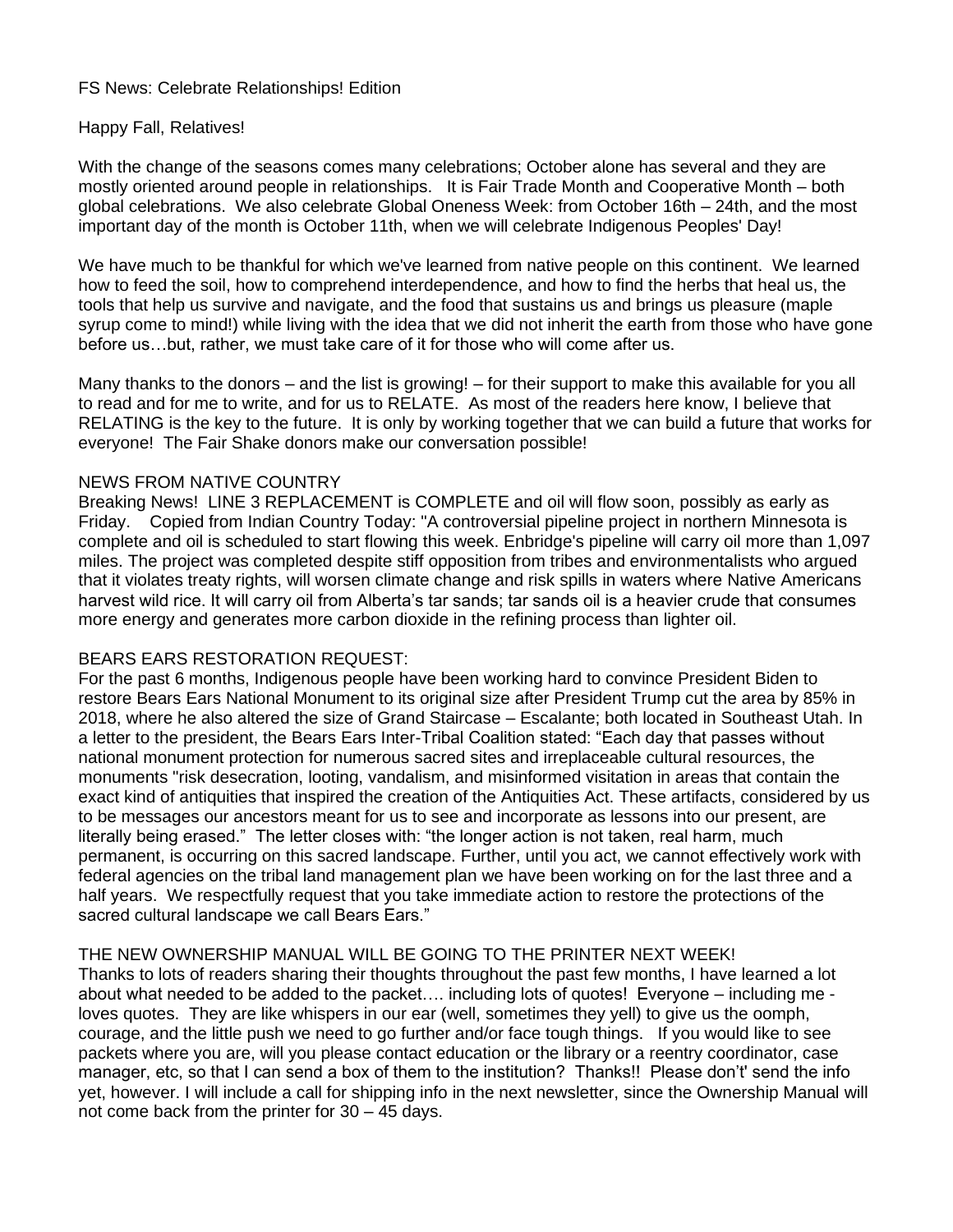### THE FAIR SHAKE WEBSITE IS DOWN FOR REPAIRS

Last week and this week and maybe even a little of next week will be frustrating for Fair Shake visitors (and me, too!). I'm sorry for the inconvenience. The website has been running on a very old system for a very long time. I had been adding information like crazy to get ready for the new software and one day the system just locked up and I could not add anything. It was just too out-of-date! Technology is great in a lot of ways, but technology demands that we stay updated which can be expensive, inconvenient and sometimes hits us with compatibility issues. This is true with phones, computers, websites, etc. If your outside supporters go to the website to find information for you, please let them know that the website will be getting updated for another week or so. After that, as all technology promises, it will be faster and better than ever!

## FOR PARENTS and OTHER HEROES: HEROIC IMAGINATION PROJECT

From his work in the 1970's with the Stanford Prison Experiment, along with the studies and ideas of others such as Stanley Milgram and Hanna Arendt, Dr. Philip Zimbardo realized that "no one is exempt from the possibility of being coerced by the dark side of human nature." He believes the opposite is also true: he believes "that each and every seemingly ordinary person on this planet is capable of committing heroic acts." It is from this belief the Heroic Imagination Project plans to "equip ordinary people of all ages with the knowledge, skills, and strategies necessary to choose wise and effective acts of heroism during challenging moments in their lives." Zimbardo knows that hero's do not act alone; heroes support each other to build courage and strength to confront difficult things. If you, or some adults or children you know might like to check this out, they can find talks and lessons at heroicimagination.org.

### FAIR SHAKE NEWSLETTER REJECTION

If you don't receive a newsletter from me sometime between the 28th of the month and the 5th of the next month, please email me to let me know. Even though it seems like the newsletters contain only sensible and non-threatening messages, every issue gets rejected by one or more institutions. If you don't receive your copy, we'll just try again  $\sim$ 

# USING DATING APPS AFTER INCARCERATION

I've heard lots of really good things about dating web sites. I can't imagine how tough it must be to fine compatible partners in a big city. Sadly, I found out recently that several dating apps do background checks. Among them are Match.com, Tinder, Ok, Cupid, Plenty of Fish and Our Time (for old people like me). Thankfully there are still apps such as eharmony, Silver Singles and Zoosk that do not run background checks. If you sign up for one of these apps in the future, check out their policy before you fill out a profile!

COLLEGE GUILD – I've heard a few testimonials from readers about this awesome volunteer group. If you'd like to study…perhaps for a CLEP test, or possibly to prepare to go back to school, or maybe just because you like to study, you might enjoy learning with a volunteer in Maine!

Check out this testimonial: "I have been involved with College Guild for about 2 yrs. I have completed 3 courses; inventions, physics and a science 'sampler' which covers natural science, geology and Earth sciences. Each module has about 20-25 questions and usually 5 modules to each course. Each question can be answered with a paragraph and all the answers will fit on about 5-6 sheets of paper that only take one stamp to mail to the Guild HQ. While the questions are not super hard, they entice me to raid the prison library for research and in the process, I learn stuff I should have learned in high school. I find the volunteer reviewers who've responded to be positive and any criticism complementary to the subjects. It's fun and you get a certificate of completion to show the prison review board that you are not wasting your life away while in captivity. I look forward to seeing practical courses that I can use in the free world that would empower a lifestyle complementary to society. It's a good way to do your time."

College Guild's free courses are designed to be thought-provoking and fun, to encourage objectivity and creativity, and to provide an opportunity to spend time constructively. College Guild's non-accredited status and non-traditional curricula allow exploration into any subject area and give us the freedom to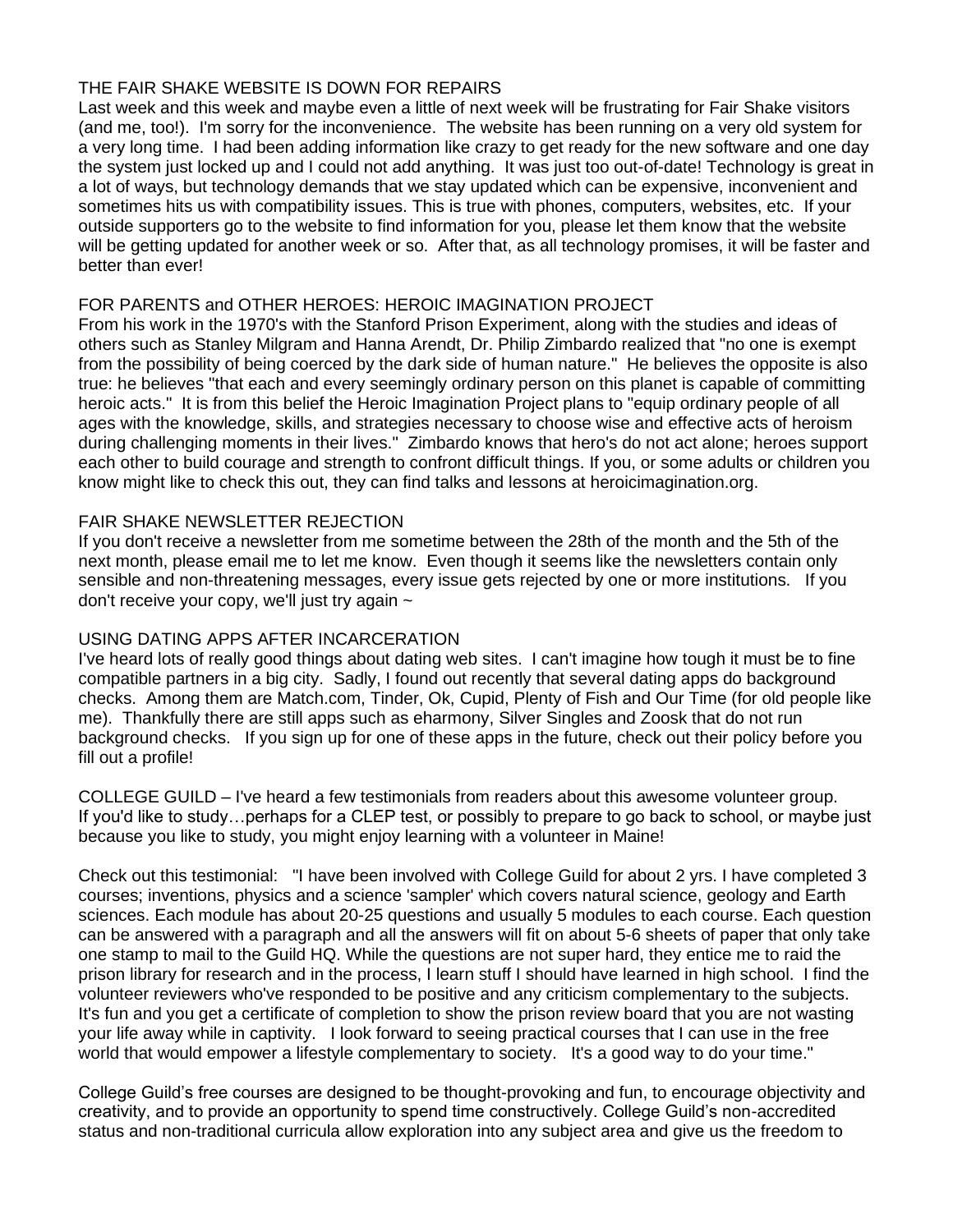provide feedback that encourages as much as instructs. Incarcerated people who are interested in enrolling in College Guild, should send their name, ID number, and mailing address with a request to be put on the waiting list. This list is currently 6–8 months, but we are working hard to reduce that time. When their turn comes up, they will receive a brief form to fill out and a list of available courses. They should also alert us if their address changes after they have first contacted us.

You can write to them at: College Guild P.O. Box 696 Brunswick, ME 04011

CLEARLY, WE NEED BETTER TOOLS TO SORT THROUGH BS!

More than 300 readers asked for this document…the most requests since Amanda Gorman's poem. Interestingly, I believe this topic is also why the FS newsletter was rejected from some of the institutions  $\sim$  : ) Thank you for sharing your thoughts with me as well. It's a topic that needs constant discussion and consideration. It is ubiquitous (Which means it's EVERYWHERE).

EDUCATION POLL: What are the top 3 subjects that should be improved in public education? (listed by # of similar responses) Thank you to everyone who responded! This quote, among many others, was included in the responses: "It's very important that we teach our future leaders, entrepreneurs, and workers to take care of themselves in every aspect, including the knowledge to solve their problems:

\* CONFLICT RESOLUTION (By a large lead!)

\* FINANCIAL LITERACY: including budgeting for living expenses, credit cards, responsibility, planning for an emergency, retirement or buying a house; auto, school, home, etc loans,

\* EMPLOYMENT: interview skills, job skills, entrepreneurship, business structures (LLC, non-profit, etc)

\* EMOTIONAL INTELLIGENCE: Effective listening, Mental Health, coping skills, tenacity or how to not give up, self-care, accepting and understanding feelings, ubuntu compassion and love/peace "in a shattering world", open mindedness, humility

\* CULTURAL STUDIES: people, places, traditions, religions, more diverse foreign languages incl. Asian languages.

\* SELF SUFFICIENCY: food/meals/nutrition, parenting, maintaining a home, auto, etc., Hygiene, **Manners** 

\* And last, but not least, "Truth!"

BOOK RECOMMENDATION: THE LUCIFER EFFECT: Understanding How Good People Turn Evil By Philip Zimbardo Dr. Zimbardo considers his Stanford Prison Experiment along with the Milgram experiment on obedience to authority with the events at the Abu Ghraib. The title refers to the extreme transformative arc from good to evil that God's favorite angel Lucifer underwent, and provides a context to examine human transformations. His main point is that while individuals are held responsible for their conduct, we must also examine Situational and Systemic factors: there aren't just bad apples, but bad barrels, and even bad barrel makers. The conclusion of the book proposes to continue to study the power of Situational and Systemic forces to influence in the direction of heroic, humane behavior.

By the way, if you find that you're interested in reading one of the books that I recommend, but you can't afford to purchase it, you can always request the title from the free books folks!